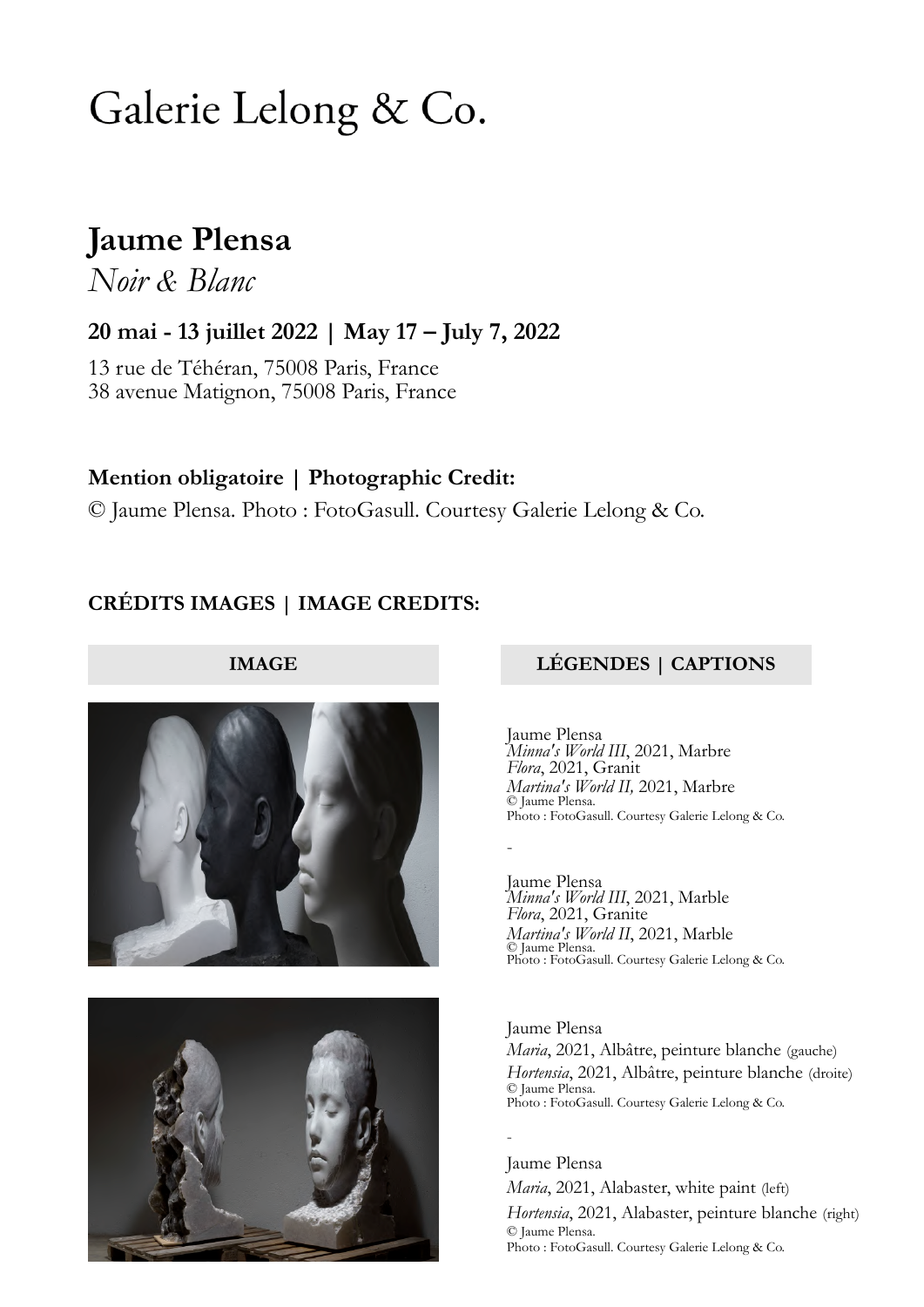

Jaume Plensa *Martina's World II,* 2021 Marbre 185 x 60 x 77 cm - 919 kg W23896 © Jaume Plensa. Photo : FotoGasull. Courtesy Galerie Lelong & Co.

-

-

Jaume Plensa *Martina's World II,* 2021 Marble 185 x 60 x 77 cm - 919 kg W23896 © Jaume Plensa. Photo : FotoGasull. Courtesy Galerie Lelong & Co.



Jaume Plensa *Rose's World III,* 2021 Marbre 185 x 60 x 72 cm - 804 kg W23898 © Jaume Plensa. Photo : FotoGasull. Courtesy Galerie Lelong & Co.

Jaume Plensa *Rose's World III,* 2021 Marble 185 x 60 x 72 cm - 804 kg W23898 © Jaume Plensa. Photo : FotoGasull. Courtesy Galerie Lelong & Co.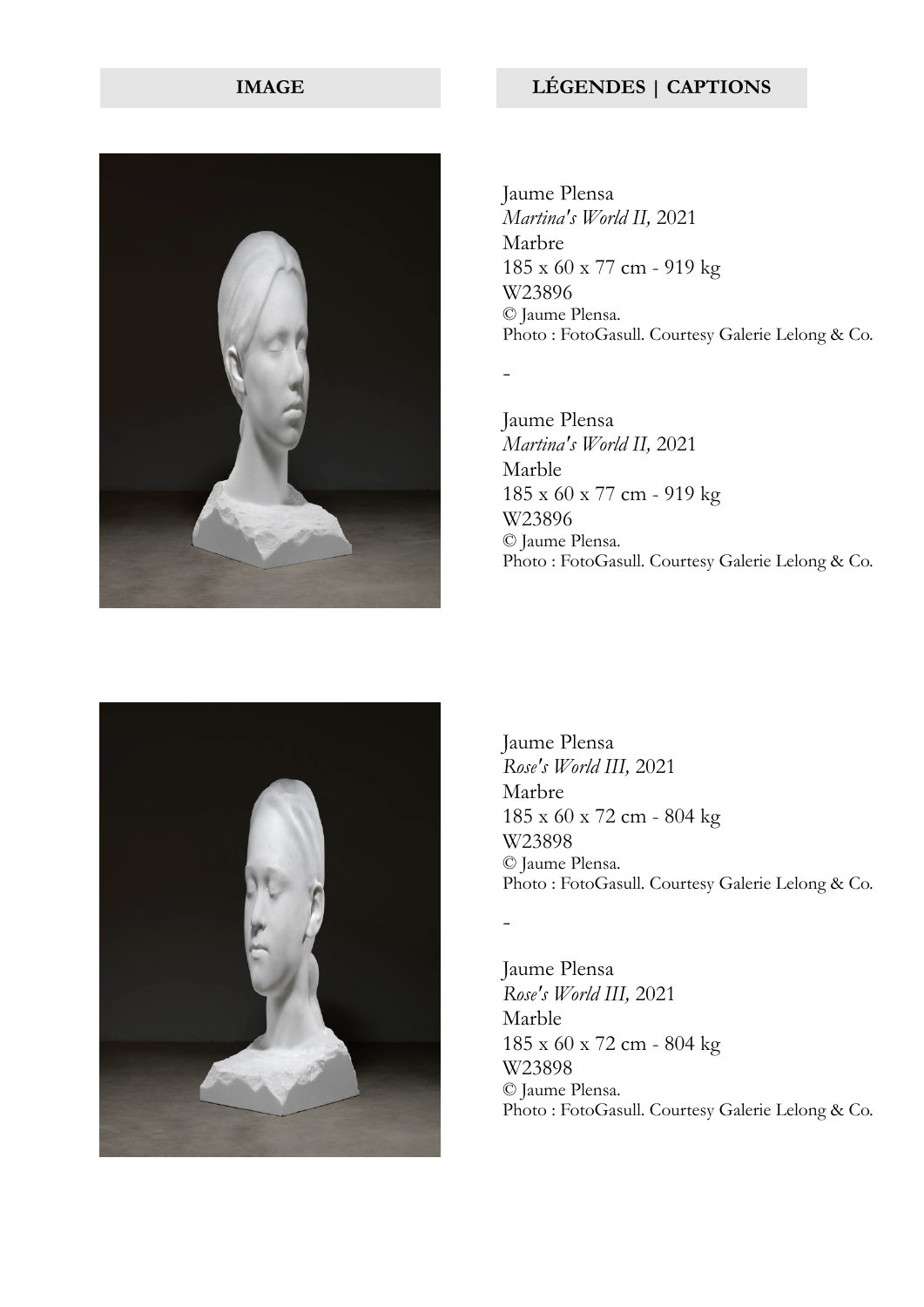

Jaume Plensa *Maria,* 2021 Albâtre, peinture blanche 147 x 47 x 56 cm - 474 kg W23910 © Jaume Plensa. Photo : FotoGasull. Courtesy Galerie Lelong & Co.

-

-

Jaume Plensa *Maria,* 2021 Alabaster, white paint 147 x 47 x 56 cm - 474 kg W23910 © Jaume Plensa. Photo : FotoGasull. Courtesy Galerie Lelong & Co.



Jaume Plensa *Maria,* 2021 Albâtre, peinture blanche 147 x 47 x 56 cm - 474 kg W23910 © Jaume Plensa. Photo : FotoGasull. Courtesy Galerie Lelong & Co.

Jaume Plensa *Maria,* 2021 Alabaster, white paint 147 x 47 x 56 cm - 474 kg W23910 © Jaume Plensa. Photo : FotoGasull. Courtesy Galerie Lelong & Co.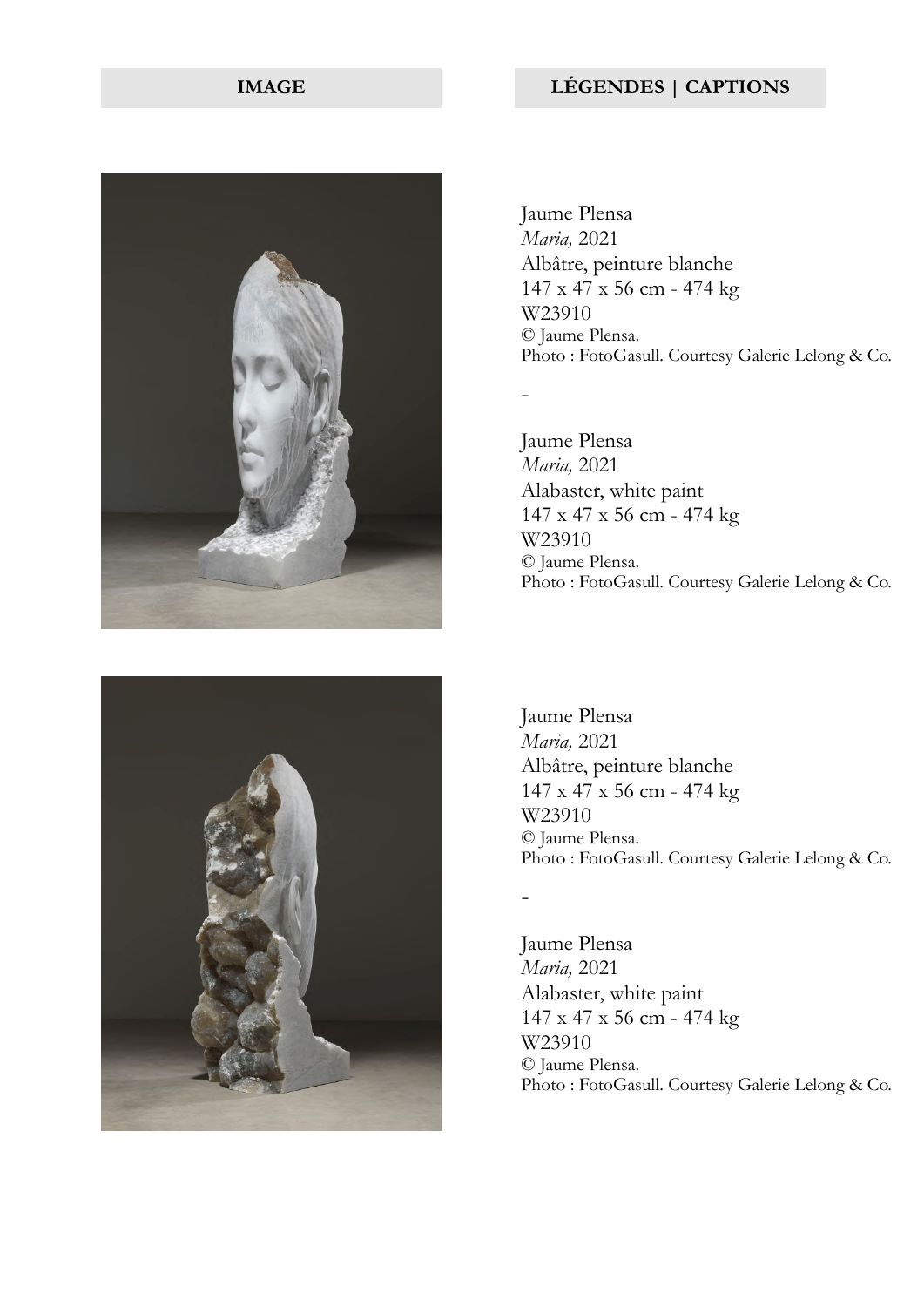

Jaume Plensa *Hortensia*, 2021 Albâtre, peinture blanche 152 x 50 x 67 cm - 670 kg W23911 © Jaume Plensa. Photo : FotoGasull. Courtesy Galerie Lelong & Co.

-

-

Jaume Plensa *Hortensia*, 2021 Albaster, white paint 152 x 50 x 67 cm - 670 kg W23911 © Jaume Plensa. Photo : FotoGasull. Courtesy Galerie Lelong & Co.



Jaume Plensa *Hortensia*, 2021 Albâtre, peinture blanche 152 x 50 x 67 cm - 670 kg W23911 © Jaume Plensa. Photo : FotoGasull. Courtesy Galerie Lelong & Co.

Jaume Plensa *Hortensia*, 2021 Albaster, white paint 152 x 50 x 67 cm - 670 kg W23911 © Jaume Plensa. Photo : FotoGasull. Courtesy Galerie Lelong & Co.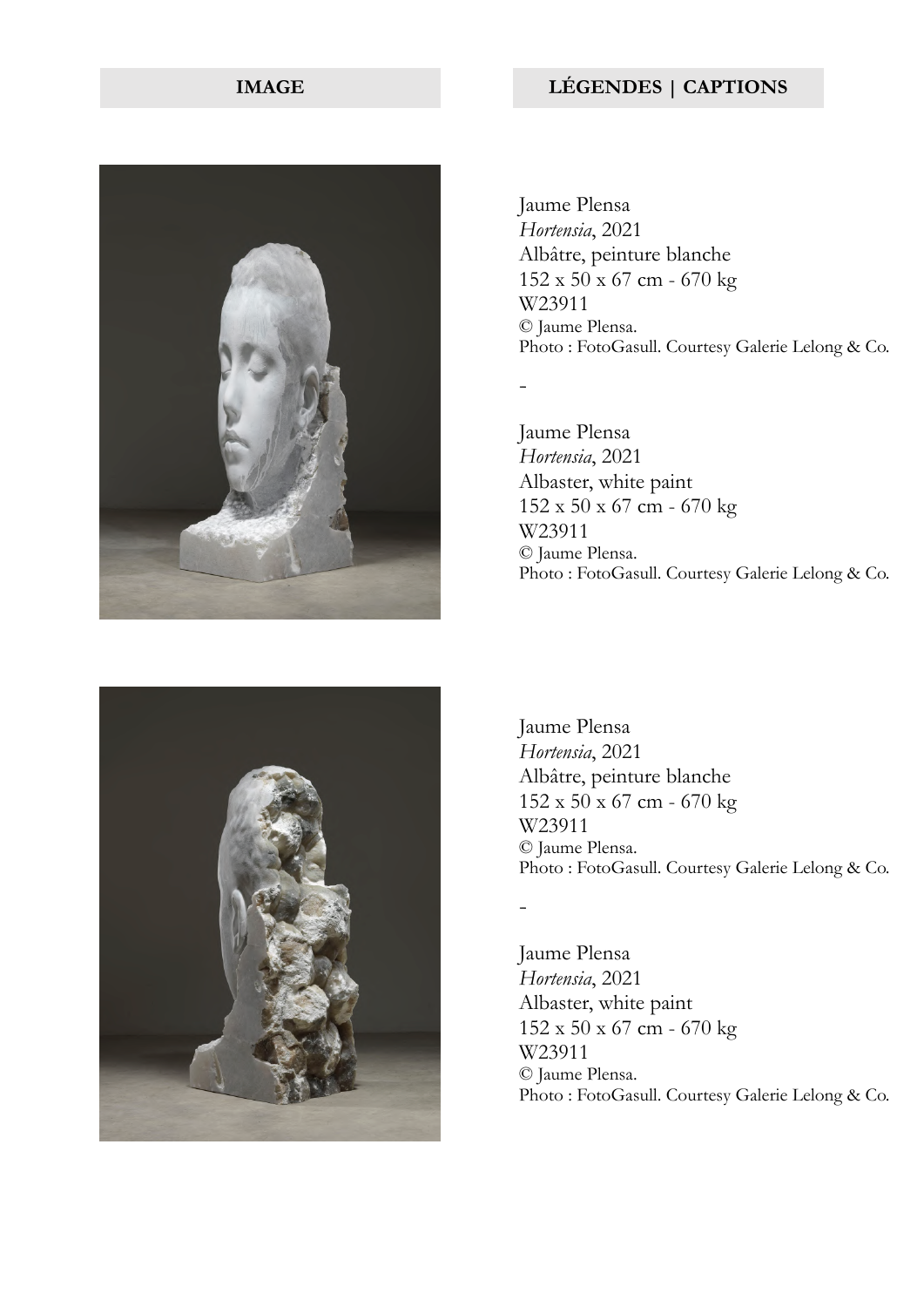

Jaume Plensa *Flora*, 2021 Granite 181 x 60 x 71 cm - 943 kg W23959 © Jaume Plensa. Photo : FotoGasull. Courtesy Galerie Lelong & Co.

Jaume Plensa *Flora*, 2021 Granite 181 x 60 x 71 cm - 943 kg W23959 © Jaume Plensa. Photo : FotoGasull. Courtesy Galerie Lelong & Co.



Jaume Plensa *Juana*, 2021 Granite 181 x 60 x 71 cm - 928 kg W23960 © Jaume Plensa. Photo : FotoGasull. Courtesy Galerie Lelong & Co.

-

-

Jaume Plensa *Juana*, 2021 Granite 181 x 60 x 71 cm - 928 kg W23960 © Jaume Plensa. Photo : FotoGasull. Courtesy Galerie Lelong & Co.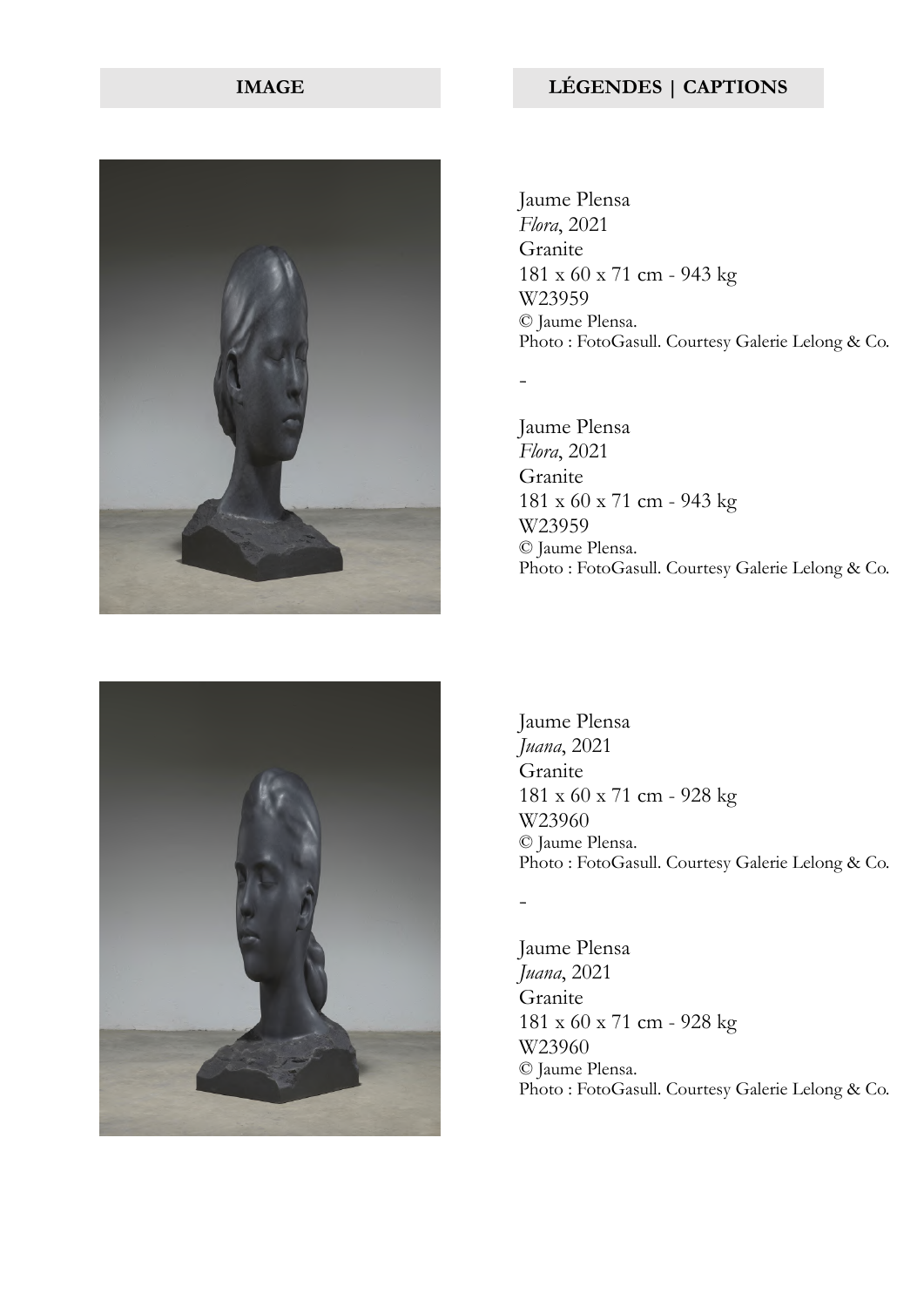

Jaume Plensa Portrait © Ines Baucells - Portrait of Jaume Plensa

© Ines Baucells



Jaume Plensa Portrait © Ines Baucells - Portrait of Jaume Plensa

© Ines Baucells



Jaume Plensa Portrait © Ines Baucells -

Portrait of Jaume Plensa © Ines Baucells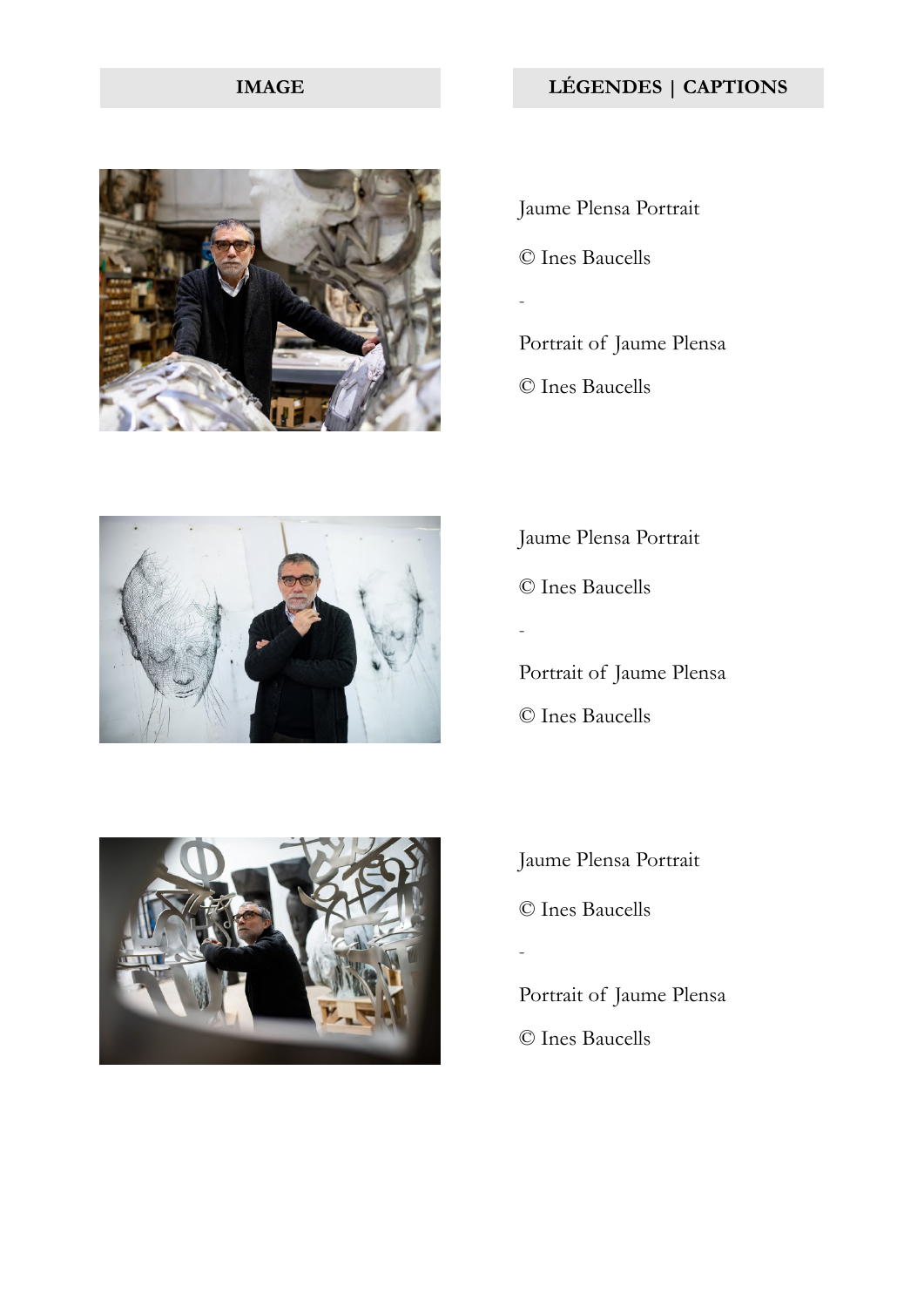







Jaume Plensa - *Noir & Blanc* Vues de l'exposition - espace Matignon

© Galerie Lelong & Co. Photo : Fabrice Gibert -

Jaume Plensa - *Noir & Blanc*  Exhibition views - display on rue Matignon

© Galerie Lelong & Co. Photo : Fabrice Gibert

Jaume Plensa - *Noir & Blanc* Vues de l'exposition - espace Matignon

© Galerie Lelong & Co. Photo : Fabrice Gibert

- Jaume Plensa - *Noir & Blanc*  Exhibition views - display on rue Matignon

© Galerie Lelong & Co. Photo : Fabrice Gibert

Jaume Plensa - *Noir & Blanc* Vues de l'exposition - espace Matignon

© Galerie Lelong & Co. Photo : Fabrice Gibert

- Jaume Plensa - *Noir & Blanc*  Exhibition views - display on rue Matignon

© Galerie Lelong & Co. Photo : Fabrice Gibert

Jaume Plensa - *Noir & Blanc* Vues de l'exposition - espace Librairie

© Galerie Lelong & Co. Photo : Fabrice Gibert -

Jaume Plensa - *Noir & Blanc*  Exhibition views - display in the library

© Galerie Lelong & Co. Photo : Fabrice Gibert